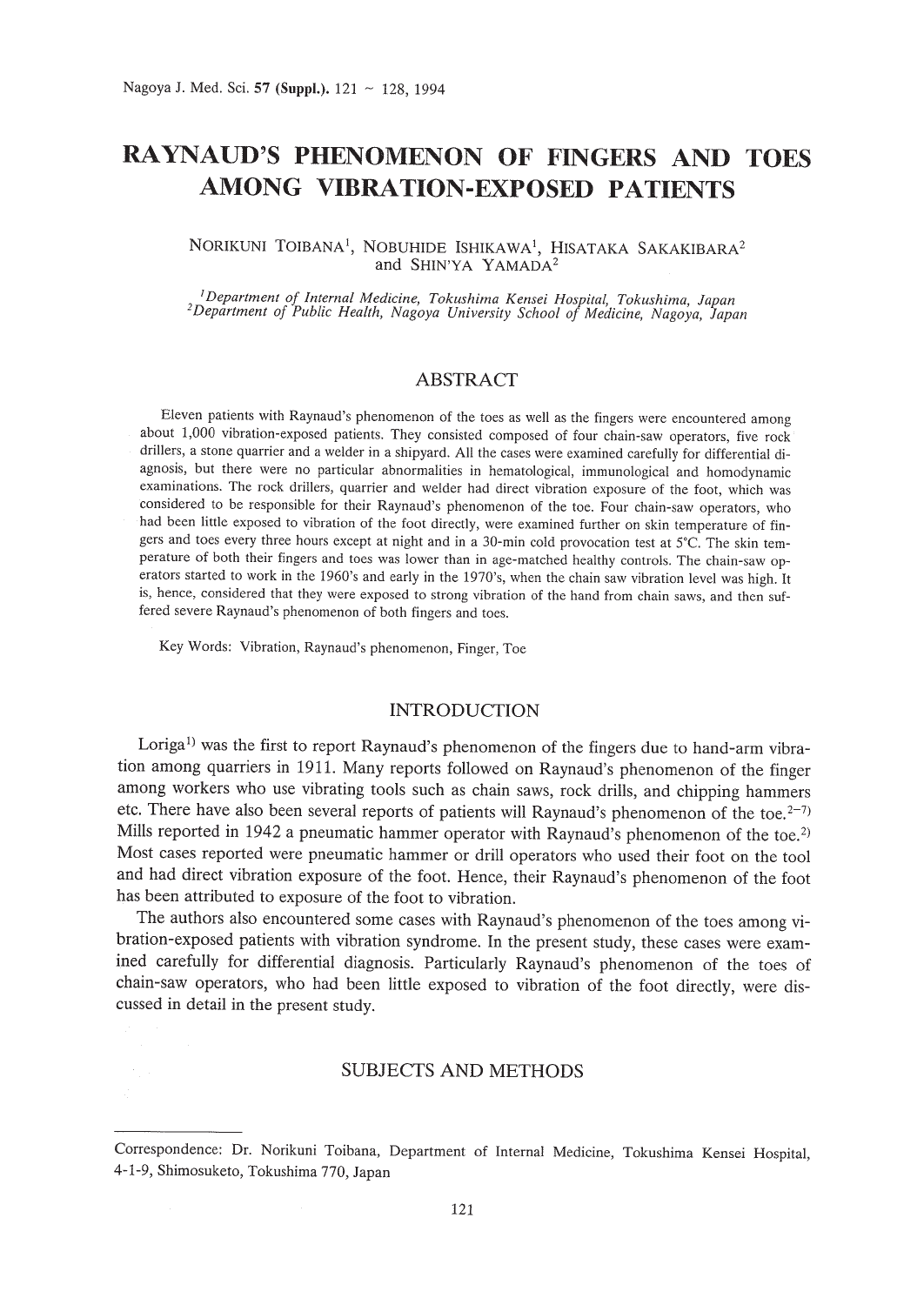Norikuni Toibana *et al.*

Data on patients with Raynaud's phenomenon of the toes were collected from about 1,000 patients with vibration syndrome treated over a lO-year period at four hospitals by the authors and cooperators in Japan. The cases were limited to patients whose Raynaud's phenomenon of the toe was confirmed by a doctor directly or through color photos. Consequently, eleven patients with Raynaud's phenomenon of the toes were identified. The eleven subjects were closely questioned about past history of diseases, present symptoms, history of symptoms relating to vibration syndrome, working conditions including operation of vibrating tools, and the like.

Clinical examinations were done to exclude complications, particularly secondary Raynaud's phenomenon: blood pressure, ECG, immunological and hematological examinations, urine test, etc. The subjects were also examined carefully for chronic obstructive arterial diseases. Their feet were inspected by a doctor, and the ankle pressure index (API) was measured at rest and after jogging 500 m at a rate of 100 m/min, using Doppler rheometer according to Ueno.<sup>8)</sup>

The present cases included four chain-saw operators without exposure of the foot to vibration. The four chain-saw operators were further examined on skin temperature of the forehead, right finger (digit 2) and right toe (digit 2) under two conditions. First, skin temperature was measured at 12, 15, 18, 21, 6, 9, and 12 o'clock, excluding nighttime, in a room with air temperature controlled between  $26^{\circ}\text{C}$  and  $27.5^{\circ}\text{C}$ , together with four age-matched healthy controls (mean age; 60.0, vs. 59.5 for four chain-saw operators). The initial test value at 12 was omitted from analysis. Second, skin temperature was measured when four patients and ten age-matched controls (mean age; 59.7) were at first in a room at  $25^{\circ}$ C, then in a cold room at  $5^{\circ}$ C for 30 min, and again in a room at  $25^{\circ}$ C for 60 min. During the measurements subjects wore light uniform clothing.

#### RESULTS

The present eleven cases were composed of four chain-saw operators (case  $1-4$ ), five rock drillers (case 5-9), a stone quarrier (case 10) and a welder in a shipyard (case 11), as shown in Table 1. Chain-saw operators (case  $1-4$ ) had been little exposed to vibration of the foot, while others (case 5-11) operating rock drills or chipping hammers had got direct vibration exposure of the foot by resting it on the tool.

Seven of among eleven patients noticed the first occurrence of Raynaud's phenomenon in the fingers and toes almost at the same time (Table 1). The others experienced Raynaud's phenomenon in the fingers first and then in the toe. More than half of the patients had frequent attacks of blanching in the fingers and toes in winter (Table 2). **In** seven patients the blanching extended to all the fingers, including the thumb and all the toes. The frequency and location of blanching in the feet seemed to correlate with those in the hands.

They had no past history of severe ailments and no experience of lead or arsenic poisoning (Table 3). Case 7 and 10 were under treatment for hypertension. Case 9 had a history of spinal fracture from falling down, but after one-month hospital he had no trouble working. Other patients had no particular past history affecting circulation conditions in the lower extremities.

The laboratory data indicated no hematological disorders like cryoglobulinemia, collagen diseases like rheumatoid arthritis, and no metabolic diseases like diabetes mellitus (Table 3). But cases 1 and 3 had slight liver trouble, probably due to alcohol abuse. The ankle pressure index was within the normal limit, suggesting no chronic obstructive arterial diseases in the foot (Table 4).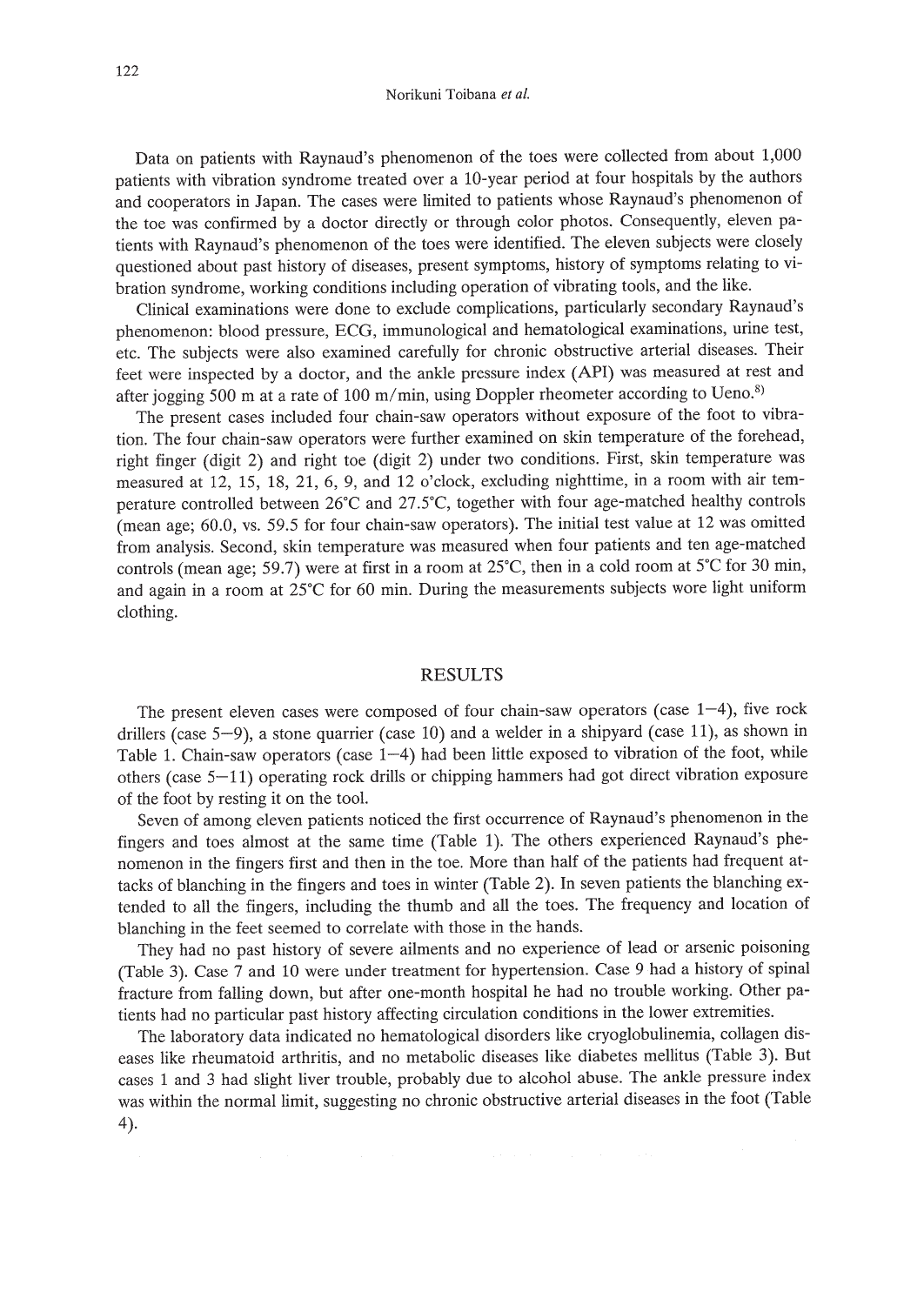| Case           | Age | Tool       | ning of tool<br>operation | Age at begin- Age at onset of Raynaud's phenomenon TOT (hours) |       | Vibration |                         |
|----------------|-----|------------|---------------------------|----------------------------------------------------------------|-------|-----------|-------------------------|
|                |     |            |                           | Finger                                                         | Toe   |           | exposure of<br>the foot |
| 1              | 56  | <b>CS</b>  | 25                        | 40                                                             | 50    | 4,500     | $(-)$                   |
| $\overline{2}$ | 58  | CS         | 30                        | 31                                                             | 31    | 1,600     | (一)                     |
| 3              | 59  | <b>CS</b>  | 41                        | 46                                                             | 46    | 6,000     | $(-)$                   |
| 4              | 65  | CS         | 47                        | 59                                                             | 59    | 10,000    | $(-)$                   |
| 5              | 60  | <b>RD</b>  | 36                        | 40                                                             | 57    | 4,000     | $(+)$                   |
| 6              | 76  | <b>RD</b>  | 26                        | 34                                                             | 34(?) | 15,000    | $(+)$                   |
| $\tau$         | 55  | <b>RD</b>  | 18                        | 32                                                             | 32    | 20,000    | $(+)$                   |
| 8              | 51  | <b>RD</b>  | 19                        | 36                                                             | 36    | 20,000    | $^{(+)}$                |
| 9              | 55  | RD, SC     | 22                        | 55                                                             | 55    | 27,000    | $(+)$                   |
| 10             | 61  | CB, CH, SC | 32                        | 50                                                             | 53    | 15,000    | $(+)$                   |
| 11             | 60  | AC, CB     | 39                        | 40                                                             | 53(?) | 1,400     | $^{(+)}$                |

Table 1. Age, operation of tools and onset of Raynaud's phenomenon in eleven cases with Raynaud's phenomenon of fingers and toes.

TOT, total operating times; CS, chain saw; RD, rock drill; SC, stone crusher; CB, concrete breaker; CH, chipping hammer; AC, air chipper

| Finger<br>Right<br>$1 - 5$<br>$1 - 5$ | Left<br>Right<br>$1 - 5$<br>$1 - 5$<br>$1 - 5$<br>$1 - 5$ | Toe<br>Left<br>$1 - 5$            | Finger<br>frequent | Toe                                                                                  |
|---------------------------------------|-----------------------------------------------------------|-----------------------------------|--------------------|--------------------------------------------------------------------------------------|
|                                       |                                                           |                                   |                    |                                                                                      |
|                                       |                                                           |                                   |                    |                                                                                      |
|                                       |                                                           |                                   |                    | frequent                                                                             |
|                                       |                                                           | $1 - 5$                           | frequent           | frequent                                                                             |
| $2 - 5$                               | $2 - 5$<br>4, 5                                           | 4, 5                              | frequent           | frequent                                                                             |
| $1 - 5$                               | $1 - 5$<br>$1 - 5$                                        | $1 - 5$                           | frequent           | frequent                                                                             |
| $1 - 5$                               | $1 - 5$<br>$1 - 5$                                        | $1 - 5$                           | frequent           | frequent                                                                             |
| $1 - 5$                               | $1 - 5$<br>$1 - 5$                                        | $1 - 5$                           | frequent           | frequent                                                                             |
| $1 - 3$                               | $1 - 3$<br>$1 - 3$                                        | $1 - 3$                           | frequent           | sometimes                                                                            |
|                                       |                                                           |                                   |                    | sometimes                                                                            |
|                                       |                                                           |                                   |                    | rare                                                                                 |
|                                       |                                                           |                                   |                    | rare                                                                                 |
|                                       | 4                                                         |                                   |                    | rare                                                                                 |
|                                       | $1 - 4$<br>$\overline{4}$                                 | $1 - 4$<br>$\overline{2}$<br>3, 4 | $1 - 4$            | $1 - 4$<br>frequent<br>$\overline{2}$<br>sometimes<br>3, 4<br>sometimes<br>sometimes |

Table 2. Location and frequency of blanching attacks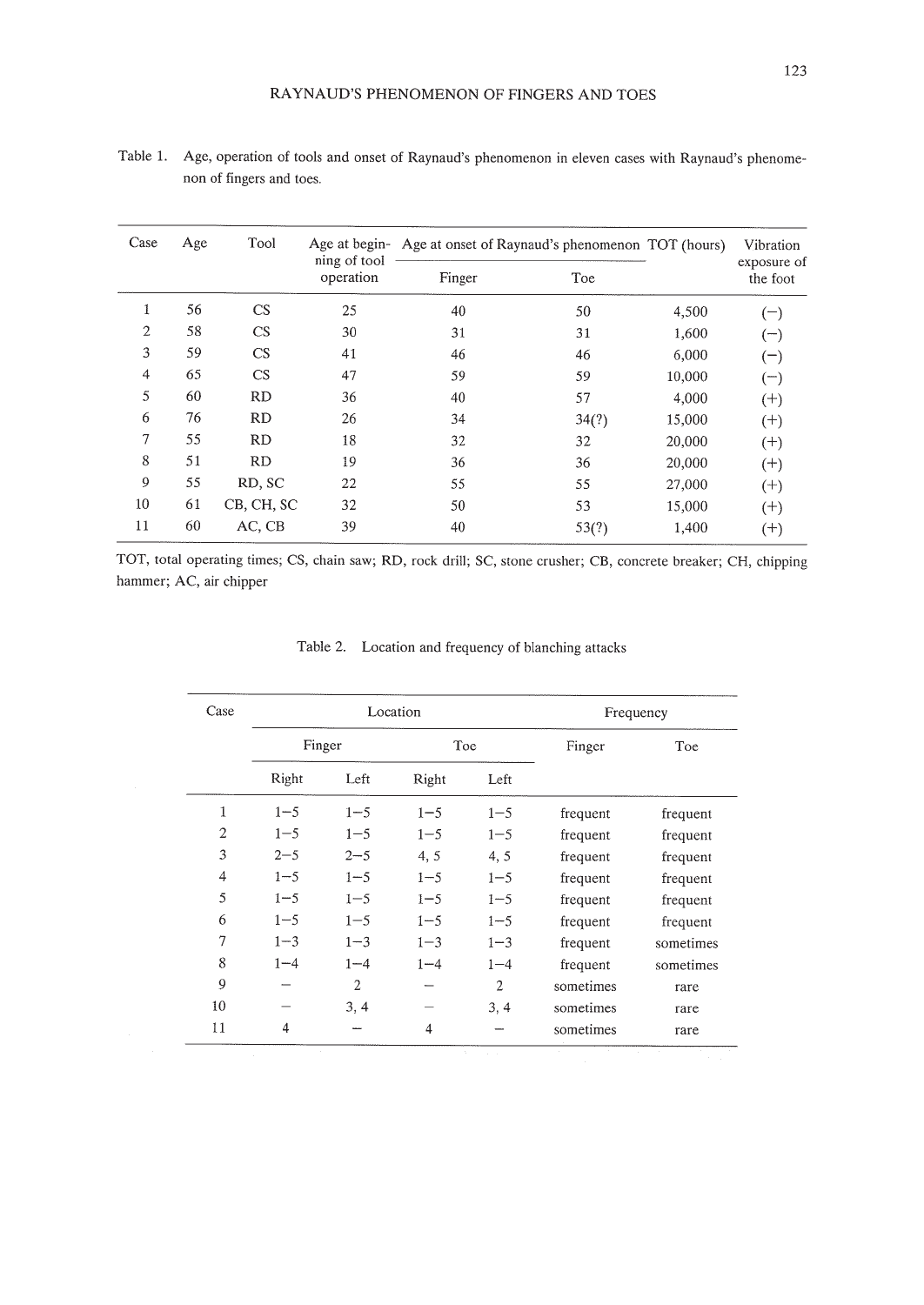| Case | Past history<br>of diseases | Smoking<br>Index | Laboratory examination |    |              |  |  |
|------|-----------------------------|------------------|------------------------|----|--------------|--|--|
|      |                             |                  | Blood chemistry        | RA | Autoantibody |  |  |
|      |                             |                  | slight liver trouble   |    |              |  |  |
| 2    |                             | 660              |                        |    |              |  |  |
| 3    |                             | $\theta$         | slight liver trouble   |    |              |  |  |
| 4    |                             | 1020             |                        |    |              |  |  |
| 5    |                             | 860              |                        |    |              |  |  |
| 6    |                             | 0                |                        |    |              |  |  |
| 7    | hypertension                | 800              |                        |    |              |  |  |
| 8    |                             | 505              |                        |    |              |  |  |
| 9    | spinal fracture             | 420              |                        |    |              |  |  |
| 10   | hypertension                | 770              |                        |    |              |  |  |
| 11   | gastric ulcer               | 840              |                        |    |              |  |  |

Table 3. Past history of diseases and results of laboratory examinations

Smoking Index: number of cigarettes per day  $\times$  years

Autoantibodies: anti-NF, anti-DNA, anti-RNP, anti-SS-A, anti-SS- B, anti-Centrom, anti-Scl-70

| Case   | Blood pressure | ECG        | API at rest |         | API after walk |      |
|--------|----------------|------------|-------------|---------|----------------|------|
|        |                |            | Right       | Left    | Right          | Left |
| 1      | 142/86         | WNL        | 1.2         | 1.2     | 1.2            | 1.3  |
| 2      | 124/86         | <b>WNL</b> | 1.2         | $1.2\,$ | $1.2\,$        | 1.2  |
| 3      | 134/78         | <b>WNL</b> | 1.2         | 1.1     | 1.2            | 1.2  |
| 4      | 146/84         | WNL        | 1.0         | 1.0     | 1.1            | 1.2  |
| 5      | 140/76         | WNL        | 1.0         | 1.0     | 1.0            | 1.0  |
| 6      | 102/60         | WNL        | 1.1         | 1.1     | 0.9            | 1.0  |
| $\tau$ | 142/78         | <b>WNL</b> | 1.0         | 1.0     | 1.0            | 1.0  |
| 8      | 130/90         | WNL        | 1.1         | 1.2     | 1.2            | 1.2  |
| 9      | 152/86         | WNL        | 1.1         | 1.1     | 1.3            | 1.2  |
| 10     | 158/84         | <b>WNL</b> | 1.1         | 1.1     | 1.2            | 1.2  |
| 11     | 140/70         | WNL        | 1.2         | 1.2     | 1.2            | 1.2  |

Table 4. Blood pressure, ECG and ankle pressure index

WNL: within normal limit

API: ankle pressure index. The abnormal values are below 0.7 at rest and lower after walk.

Four chain-saw operators included in the present study were further investigated. The history of symptoms of Raynaud's phenomenon and their working conditions were as follows.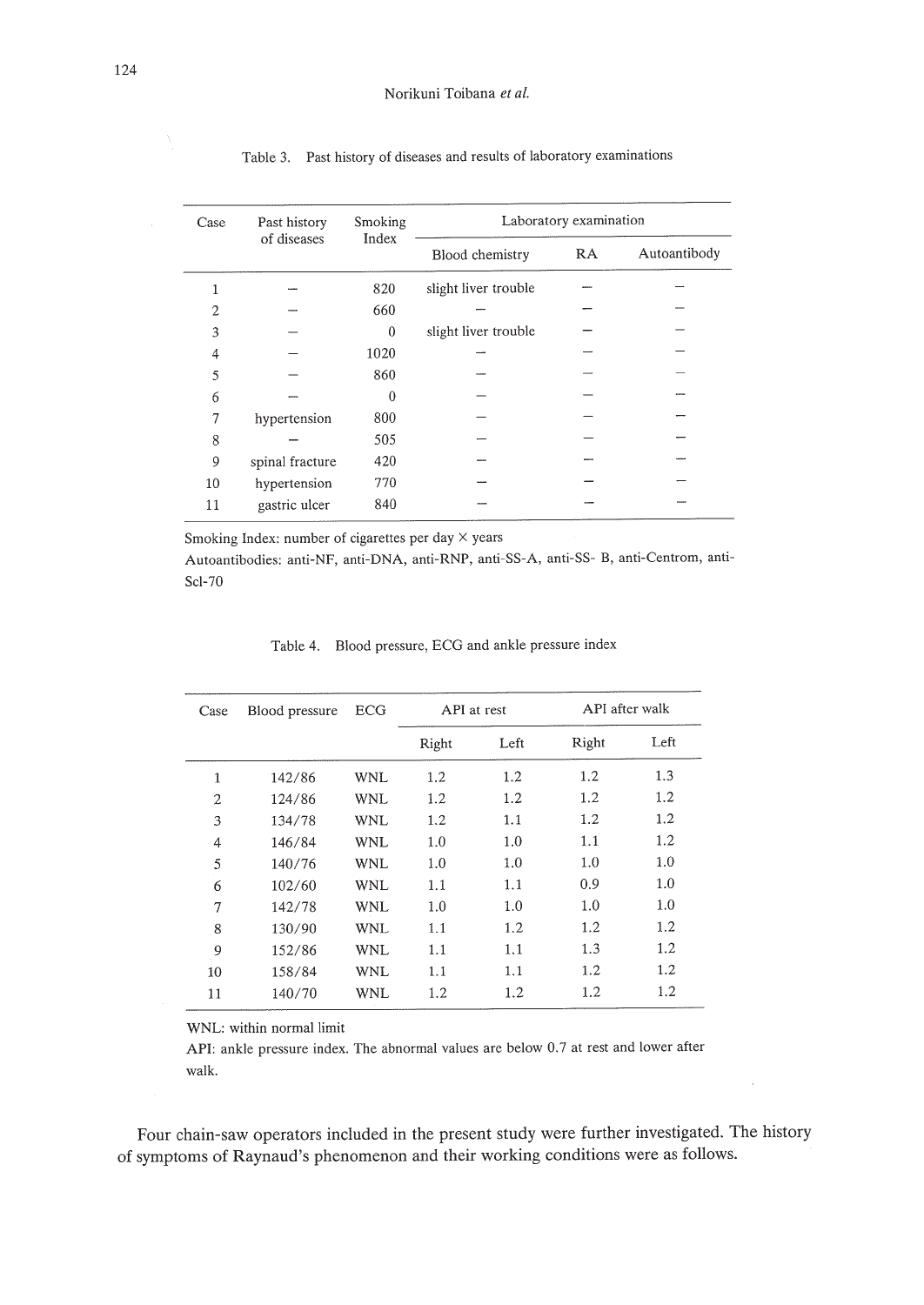#### RAYNAUD'S PHENOMENON OF FINGERS AND TOES

125

## Case 1: aged 56

The patient began to work with chain saws in 1969. He operated a chain saw for 5 to 6 hours per day, for 240 to 250 days per year. In 1974 at the age of 40, he first experienced Raynaud's phenomenon in his fingers. He also had a strong feeling of coldness in the lower extremities. In 1975 he quit his chain-saw work and underwent treatment. In 1988 he started chain-saw work again, although he still had Raynaud's phenomenon of the fingers. One year later in 1989, at the age of 55, he noticed Raynaud's phenomenon not only in the fingers but also in toes.

## Case 2: aged 58

The patient was engaed in chain-saw work since 1962. He operated a chain saw till late at night, sometimes for nearly 10 hours per day, because he was paid on a piece-rate basis. The number of working days per year was 240. After one and a half years, in the winter of 1963, at the age of 31, Raynaud's phenomenon appeared in both fingers and toes. The attack often occurred in the winter, when he was washing his face, when driving before the heater had warmed up the air, or when riding his bicycle. He quit work in 1980.

#### Case 3: aged 59

The patient used a chain saw for 7 years from 1971 till 1977, sawing for 4 to 6 hours a day, 200 to 250 days a year. In the winter of 1976, at the age of 46, he experienced Raynaud's phenomenon in both the fingers and toes. In 1977 he quit chain-saw work and changed his occupation in the mountains, but Raynaud's phenomenon continued to occur frequently in both fingers and toes in winter.

## Case 4: aged 65

The patient had operated chain saws since 1960. He worked 170 days a year, because he was also engaged in part-time farming. During his working, chain-saw operation averaged 6 to 8 hours. He operated a log collecting machine for a short time. Then, in the winter of 1982, at the age of 59, he experienced Raynaud's phenomenon in both fingers and toes simultaneously. Since then, it manifested almost everyday on cold days, and sometimes spread to the soles of the feet. Consequently, he stopped using chain saws in 1984.

All the chain-saw operators under study here started to operate chain saws in the 1960's or early 1970's, when the vibration level of a chain saw was very high. They experienced the initial onset of Raynaud's phenomenon at the age of over 30 after they used a chain saw consistently for about 5 hours per day. Case 2 had a rather short total operating time of 1,600 hours before the first attack of Raynaud's phenomenon, but he worked very hard for nearly 10 hours per day. These patients experienced Raynaud's phenomenon of fingers and toes almost simultaneously, except case 1. The attacks of blanching in the fingers and toes were very frequent in winter, and included all the digits except in case 3.

Fig. 1 shows diurnal change of skin temperature among chain-saw operators and agematched healthy controls. There was no significant difference at the forehead, but skin temperature of the finger and toe was lower in the patients than the controls during the daytime. Fig. 2 gives the skin temperature change in a cold room at  $5^{\circ}$ C for 30 min. In the cold room skin temperature of the finger and toe dropped more in the patients than in the controls. When they returned to a room at  $25^{\circ}$ C, the recovery of skin temperature of the patients was delayed as compared with the controls.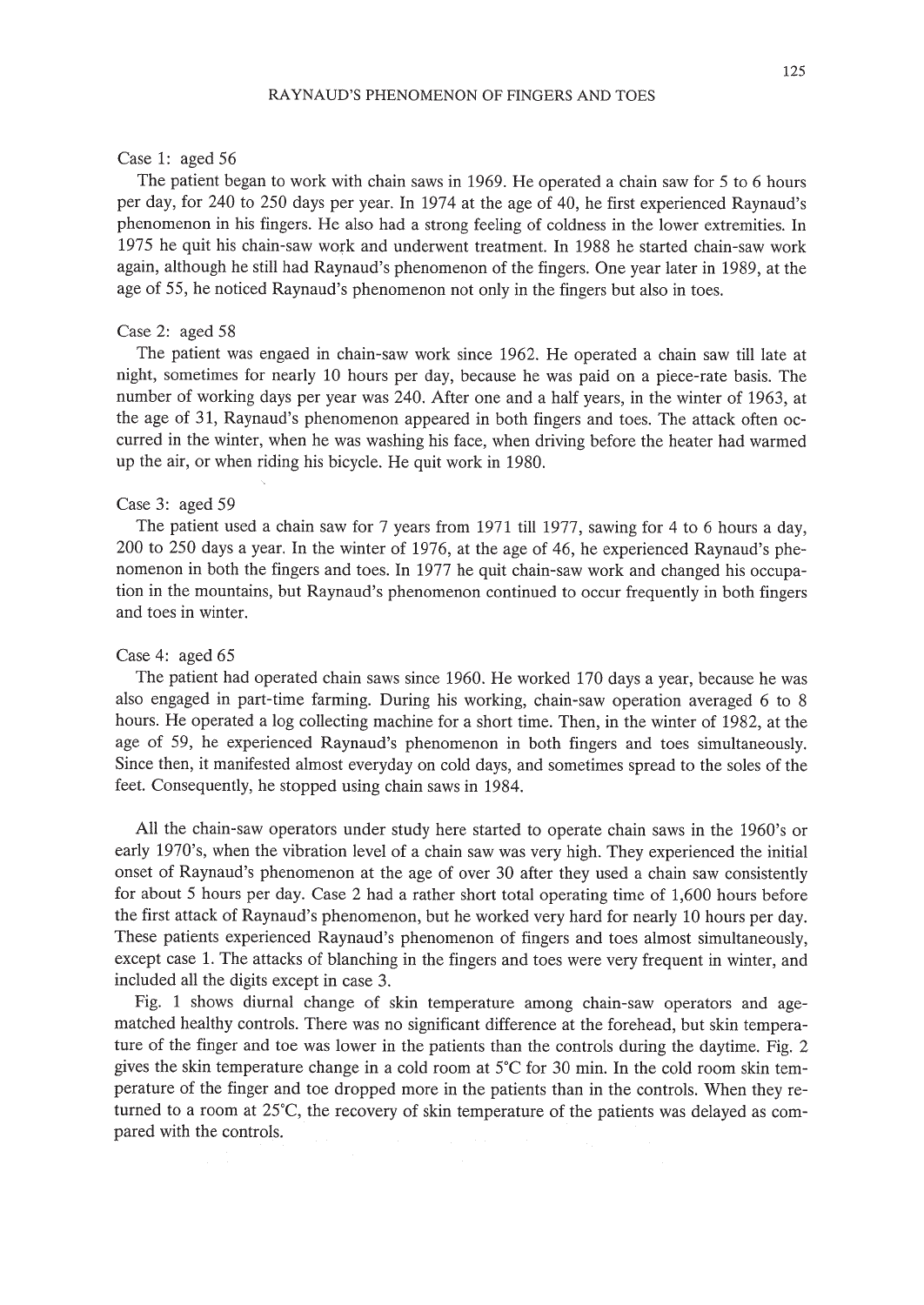

Fig. 1. Diurnal change of skin temperature of the finger and toe (mean  $\pm$  SD). Room temperature was controlled within *26.0·C-27SC.*  $*$  p < 0.05;  $**$  p < 0.01; statistical differences between the patients and the controls.



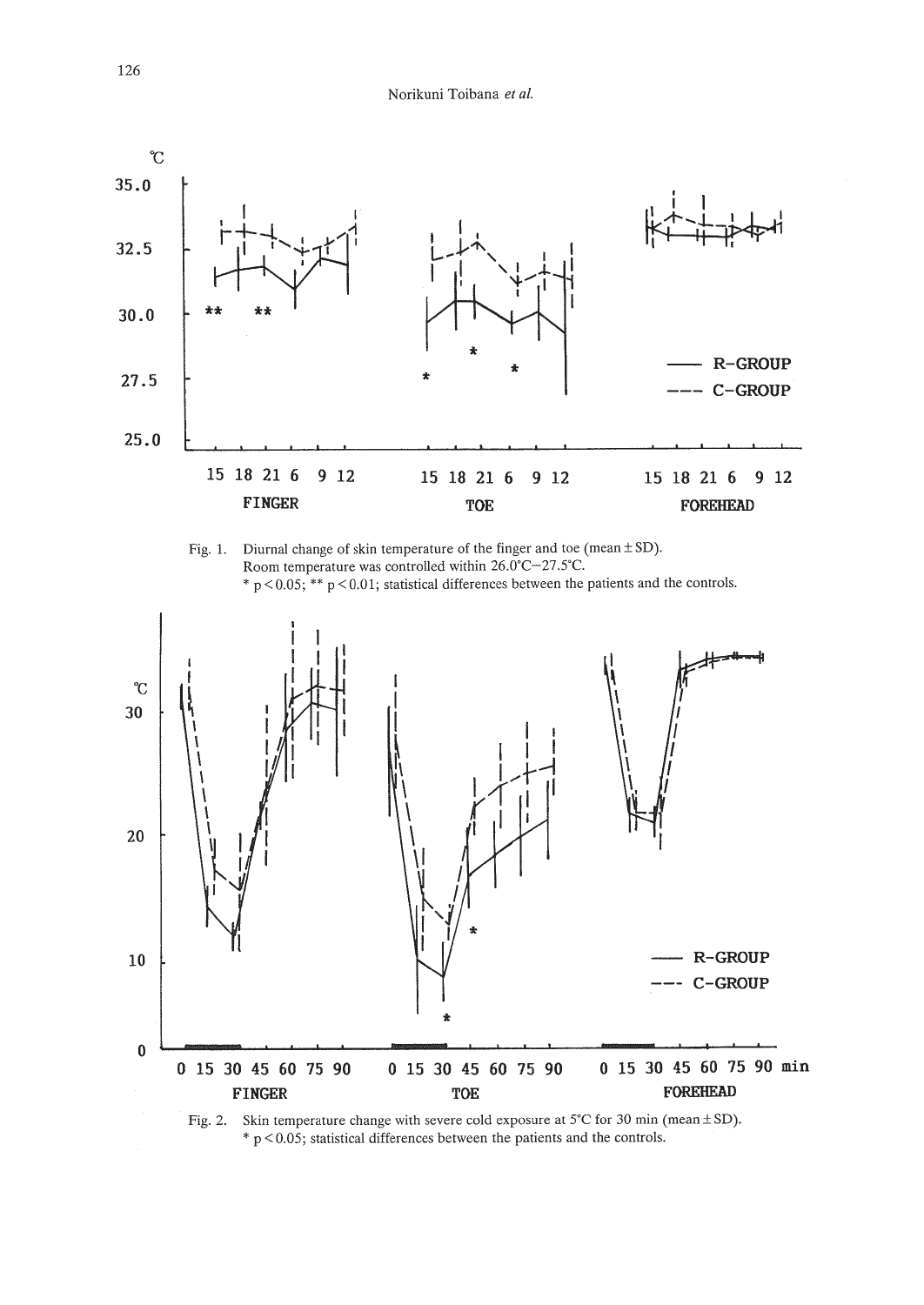# DISCUSSION

The present eleven patients with Raynaud's phenomenon of the toes were encountered among about 1,000 patients with vibration syndrome treated at the authors' and cooperators' hospitals. The present patients were only limited cases whose Raynaud's phenomenon was recognized by physicians directly or through color photos. It is generally difficult to visually identify Raynaud's phenomenon of the toes. Hence, there may well be more patients with Raynaud's phenomenon of the toes.

Raynaud's phenomenon is commonly divided into primary and secondary syndromes. The latter includes some blood disorders, collagen diseases, poisoning, and chronic obstructive arterial diseases as well as vibration syndrome. In the present study, clinical examinations were performed to exclude such diseases, and confirmed that the present patients had no hematological disorders, collagen diseases, metabolic diseases, and chronic obstructive arterial diseases in the foot.

There are several reports on Raynaud's phenomenon of the foot in workers handling vibratory tools.<sup>2-7)</sup> Almost all of the cases involved had direct vibration exposure of the foot. The first report by Mills<sup>2)</sup> in 1942 was of a pneumatic hammer operator. Hedlund<sup>6)</sup> found six cases (22.2%) among twenty-seven miners using rock drills. Their feet were exposed to vibration. Direct exposure of the foot to vibration can be a cause of Raynaud's phenomenon of the toes. In the present study there were five rock-drillers, a quarrier and a welder who had been exposed to vibration by resting their feet on the tool. Their Raynaud's phenomenon of the toes was probably ascribable to direct vibration exposure of the foot.

However, the present study also included four chain-saw operators who only rarely had been exposed to vibration of the foot. They were severe cases with vibration syndrome, because the blanching attacks were very frequent in winter, and all digits were affected, except in case 3. And the skin temperature of both their fingers and toes was lower than in age-matched healthy controls, in accordance with another study.<sup>8)</sup> They all started chain-saw work in the 1960's or early 1970's, when the vibration level of chain saws was high,  $50-100$  m/s<sup>2</sup>. They used such chain saws very hard for more than 4 hours a day, and subsequently experienced Raynaud's phenomenon in both fingers and toes. No collagen diseases, chronic obstructive diseases, and other diseases causing secondary Raynaud's phenomenon were found in the present clinical examinations for differential diagnosis. It is, therefore, assumed that they were intensely exposed to strong hand-arm vibration from chain saw operation, and then suffered severe Raynaud's phenomenon not only of the fingers but also of the toes.

Vibration exposure of the hand can cause vasoconstriction in the contralateral hand<sup>10,11</sup>) and also in the foot.<sup>12)</sup> It was recently demonstrated that hand-arm vibration activates skin sympathetic nerve activity which consists of vasomotor and sudomotor bursts, and leads to vasoconstriction of the finger and toe.<sup>13,14</sup>) It has been also reported that operation of a chain saw decreases the blood flow in the foot.<sup>15</sup> Sakakibara et al.<sup>9,16</sup> indicated the existence of circulatory disturbances both in the upper and lower extremities in patients with Raynaud's phenomenon of fingers, and mentioned that long-term repeated vasoconstriction of the foot induced by handarm vibration through the sympathetic nerve system may, together with a cold working environment, contribute to circulatory disturbances of the foot. It is thus possible that hand-arm vibration causes circulatory disturbances in the foot, and worst of all, Raynaud's phenomenon of toes. Strong vibration probably affects the foot more easily.

Another possibility is that the chain-saw operators might have primary Raynaud's disease or a predisposition to it. The first occurrence of Raynaud's phenomenon of case 2-4 took place after almost the same length of exposure in both the finger and toe. But all the cases